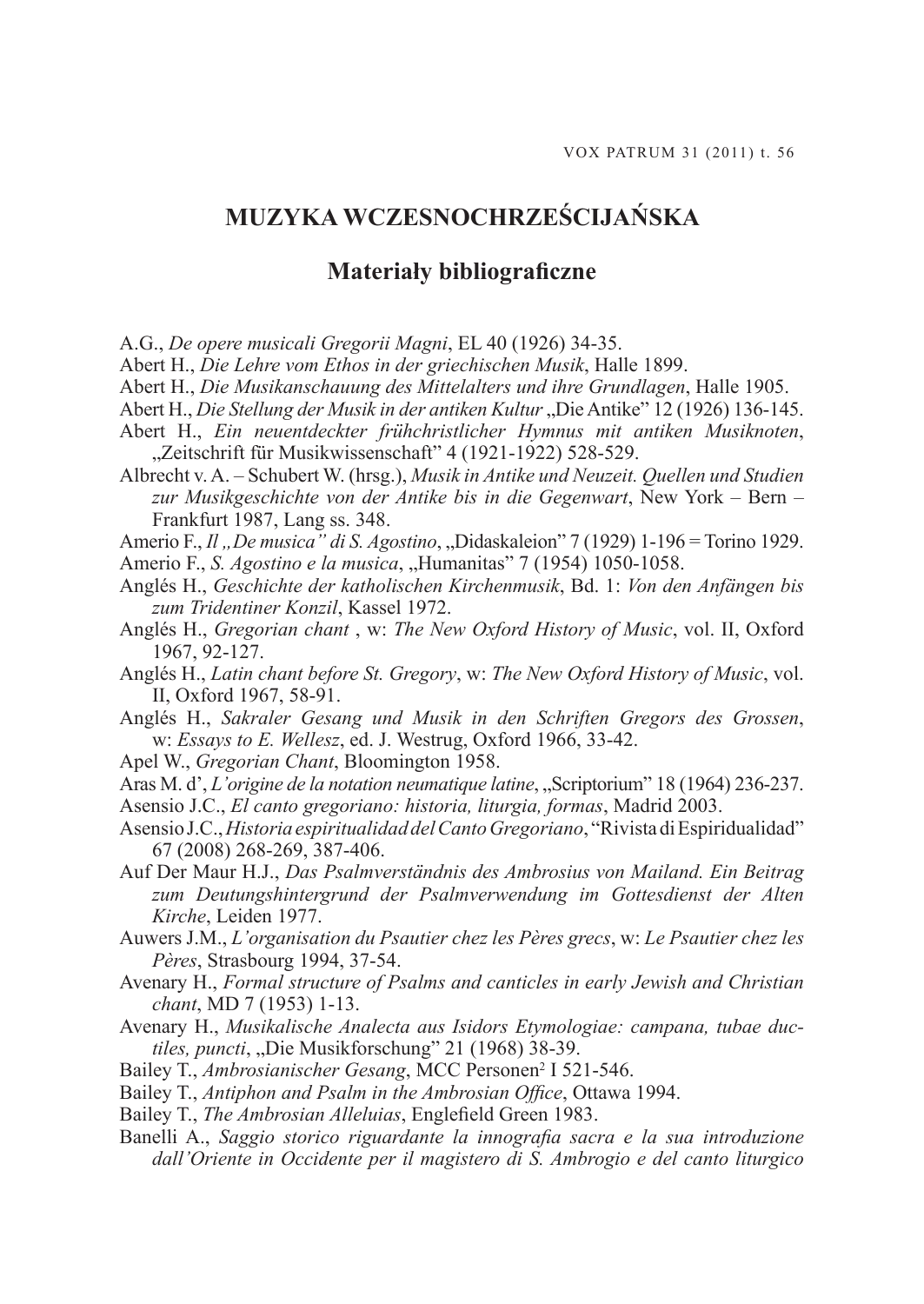*perfezionato da S. Gregorio Magno*, Maranola 1901, ss. 311.

- Bannister H.M., *Irish Psalters*, JTS 12 (1911) 280-284.
- Barbera A. *Interpreting an arithmetical error in Boethius's "De institutione musica" (III 14-16)*, "Zeitschrift für Wissenschaftsgeschichte" 65 (1981) 26-41.
- Baroffio G., *La tradizione musicale degli inni di Sant'Ambrogio*, "Studia Ambrosiana" 2 (2008) 251-261.
- Basurco F., *El canto cristiano en la tradicion primitiva*, Madrid 1966.
- Benz E., *Die himmlische Musik*, "Antaios" 11 (1969) 226-249.
- Bernard Ph., *A-t-on connu la psalmodie alternée à deux choeurs en Gaule avant l'époque carolingienne*, RBen 114 (2004) 291-325.
- Bernard Ph., *Du chant romain au chant grégorien: IVe -XIIIsiècle*, Paris 1996.
- Bernard Ph., *Les chants liturgiques chrétiens en Occident, source nouvelle pour connaissance de l'Antiquité tardive? Une archéologie musicale au service de l'histoire*, "Antiquité Tardive" 3 (1995) 147-157.
- Bernareggi A., *Ciò che certamente la liturgia ambrosiana deve a Sant'Ambrogio: il canto*, "Ambrosius" 3 (1927) 231-237.
- Bernat Z., *Chorał gregoriański*, EK III 221-223.
- Bernhard M., *Überlieferung und Fortleben der antiken lateinischen Musiktheorie im Mittelalter*, w: *Rezeption des antiken Fachs im Mittelalter*, hrsg. F. Zaminer, Darmstadt 1990, 9-35.
- Bernhard M., *Wortkonkordanz zu Anicius Manlius Severinus Boethius: De institutione musica*, München 1979, ss. 813.
- Bielitz M., *Musik und Grammatik: Studien zur mittelalterlichen Musiktheorie*, München 1977.
- Bittermann Robbins H., *The Organ in the early Middle Ages*, "Speculum" 4 (1929) 390-410.
- Blankenburg W., *Chor (Christliche Antike)*, w: *Musik in Geschichte und Gegenwart*, Bd. II, 1952, 1230-1239.
- [Boethius], *Fundamentals of music*, transl., introd. and notes C.M. Bower C.F. Palisca, London 1989, ss. XLIV + 205.
- Borst Arno, *Rithmimachie und Musiktheorie (bei Boethius)*, w: *Geschichte der Musiktheorie*, III: *Rezeption des Antiken Fachs im Mittelalter*, ed. F. Zaminer, Darmstedt 1990, ss. XI + 338.
- Bowen W., *St. Augustine in Medieval and Renaissance musical science*, "La Croix" 1988, 29-51.
- Bower C., *Boethius and Nicomachus: an essay concerning the sources of , De institutione musica", "Vivarium"* 16 (1978) 1-45.
- Bower C.M., *Boethius' "De institutione musica". A Handlist of Manuscripts*, "Scriptorium" 42 (1988) 205-251.
- Bower C.M., *The modes of Boethius*, "Journal of Musicology" 3 (1984) 252-263.
- Bower C.M., *The role of Boethius', De institutione musica*" in the speculative tradi*tion of Western musical thought*, w: M. Masi (hrsg.), *Boethius and the Liberal Arts*, Bern – La Vegas 1981, 157-174.
- Bragard R., *Boethiana: études sur le "De institutione musica" de Boèce*, w: *Festschrift Ch. van den Borren*, hrsg. S. Clerck – A. Vander Linden, Antwerpia 1945, 84-139.
- Bragard R., *L'Harmonie des sphères selon Boéce*, "Speculum" 4 (1929) 206-213.
- Brioso Sanches M., *Aspectos y problemas del himno cristiano primitivo*, Salamanca 1972.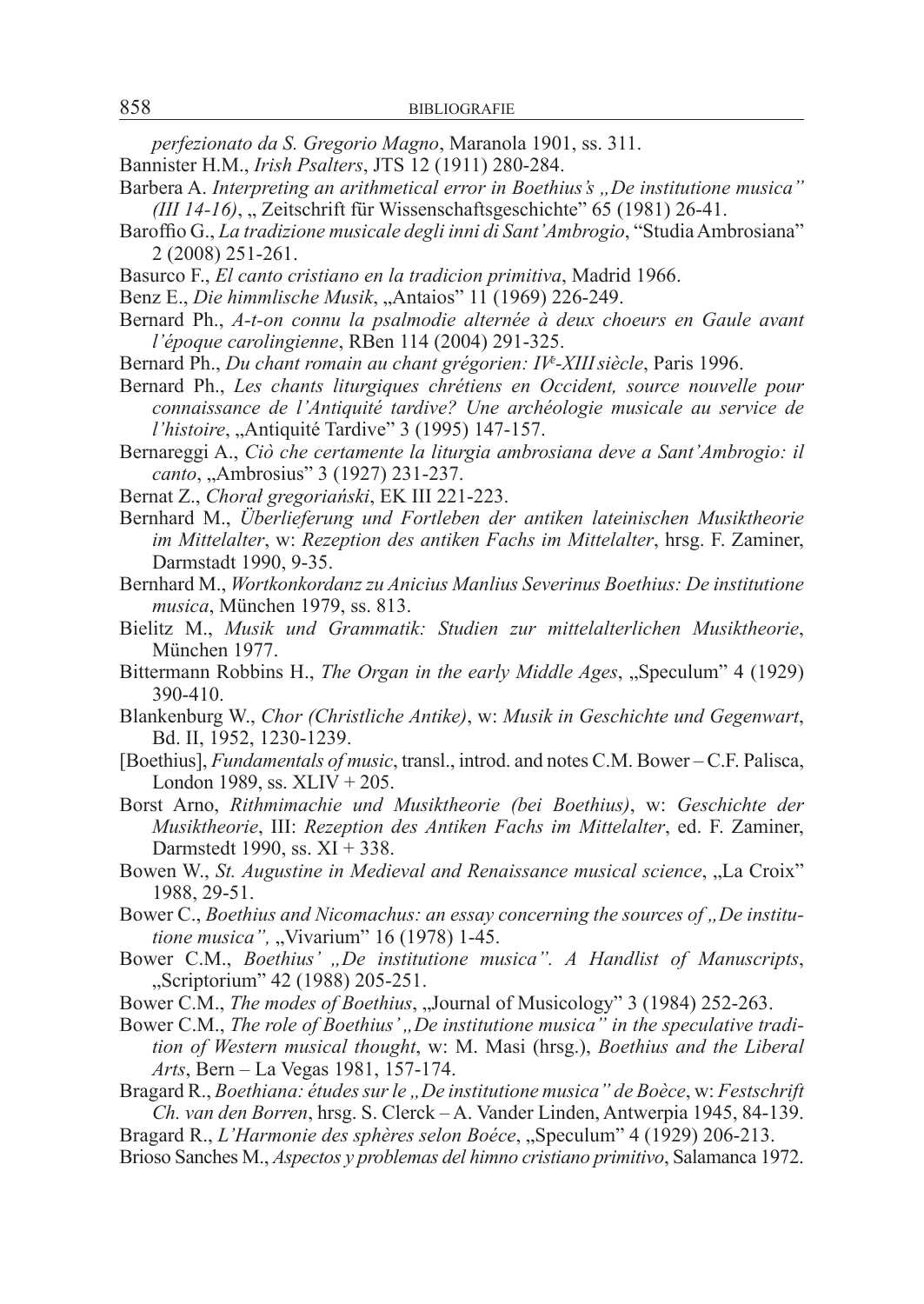- Brock S., *Sogiatha: Syriac dialogue hymns*, Kottayam 1987, ss. 35.
- Brock S.P., *Syriac and Greek Hymnography: problems of origin*, StPatr 16 (1985) 77-81.
- Burda A., *Gregor der Grosse als Musiker*, "Die Musikforschung" 17 (1964) 388-393; 20 (1967) 154-166.
- Burn A., *The hymn*, *Te Deum*" and its author, London 1926.
- C.S., *De Alleluia origine et praxi in antiquissimiis liturgiis*, EL 39 (1925) 231-237.
- Cabrol F., *Alleluia. Acclamation liturgique*, DACL I/1 1229-1246.
- Caglio E., *Lo jubileus e le origini della salmodia responsoriale*, Milano 1977.
- Cahn P., *"Soliloquium" und Dialogus Augustinus über die Musik*, w: *Festschrift W. Kirsch*, hrsg. P. Ackermann – U. Kienzle – A. Nowak, Tutzing 1996, 13-20.
- Callewaert C., *De origine cantus gregoriani*, EL 40 (1926) 97-103, 161-167.
- Callewaert C., *L'Oeuvre liturgique de S. Grégoire. La Septuagésime et Alleluia*, RHE 33 (1937) 306-326.
- Cantù D., *La modulazione salmodica ambrosiana. Origine sviluppo critica*, "Ambrosius" 8 (1932) 23-31.
- Caspari W., *Untersuchungen zum Kirchengesang im Altertum*, ZKG 26 (1905) 317- 349, 425-446; 27 (1906) 52-69.
- Cattaneo E., *Il canto ambrosiano*, w: *Storia di Milano*, IV, Milano 1954, 575-611.
- Cattaneo E., *Note storiche sul canto ambrosiano*, Milano 1950, ss. 92.
- Cerrelli L. Thomas P. Romita F., *Musica musica ebraica musica sacra e religiosa*, ECat VIII 1545-1561.
- Chadwick H., *Boethius, The consolations of music, logic, theology and philosophy*, Oxford 1981, ss. 313, tłum. włoskie: *Boezio. La consolazione della musica, della logica, della teologia e della filosofia*, Bologna 1986, ss. 358.
- Chamberlain D., *Philosophy of music in the "Consolatio" of Boethius*, w: *Boethius*, hrsg. M. Fuhrmann – J. Gruber, Darmstadt 1984, 377-403 lub "Speculum" 45 (1970) 80-97.
- Chamberlain D.S., *Anticlaudianus III 412-225 and Boethius "De musica"*, "Manuscripta" 13 (1969) 167-169.
- Chambers C.B., *Boethius "De musica", an interpretation*, StPatr 3 (1961) 170-175.
- Charru Ph., *Temps et musique dans la pensé d'Augustin*, REAug 55 (2009) 171-188. Chupungco A., *Canto e antifona*, w: NDPAC I 860-861.
- Claire J., *La musique de l'office de l'Advent*, w: *Gregoire le Grand* (Actes de Chantilly, 15-19 IX 1982), Paris 1986, 649-659.
- Corbin S., *L'Église à la conquête de su musique*, Paris 1960, ss.309.
- Corbin S., *La cantilation des rituels chrétiens*, "Revue de Musicologie" 47 (1961) 3-36.
- Corbin S., *La musica cristiana dalle origini al gregoriano*, Milano 1987.
- Corbin S., *La notation musicale neumatique*, vol. 1, Paris 1957.
- Corbin S., *Musica spéculative et cantus pratique. Le rôle de saint Augustin dans la transmission des sciences musicales*, "Cahiers de Civilisation Medievale" 1 (1962) 1-12.
- Costa D., *Il pensiero di sant'Agostino sulla musica*, Torino 1990.
- Costa D., *Sant'Agostino e le allegorie degli strumenti musicali*, "Rivista Italiana di Musicologia" 28 (1993) 207-226.
- Crocker R.L., "Musica rhytmica" and "Musica metrica" in antique and mediaeval *theory*, "Journal of Music Theory" 2 (1958) 2-23.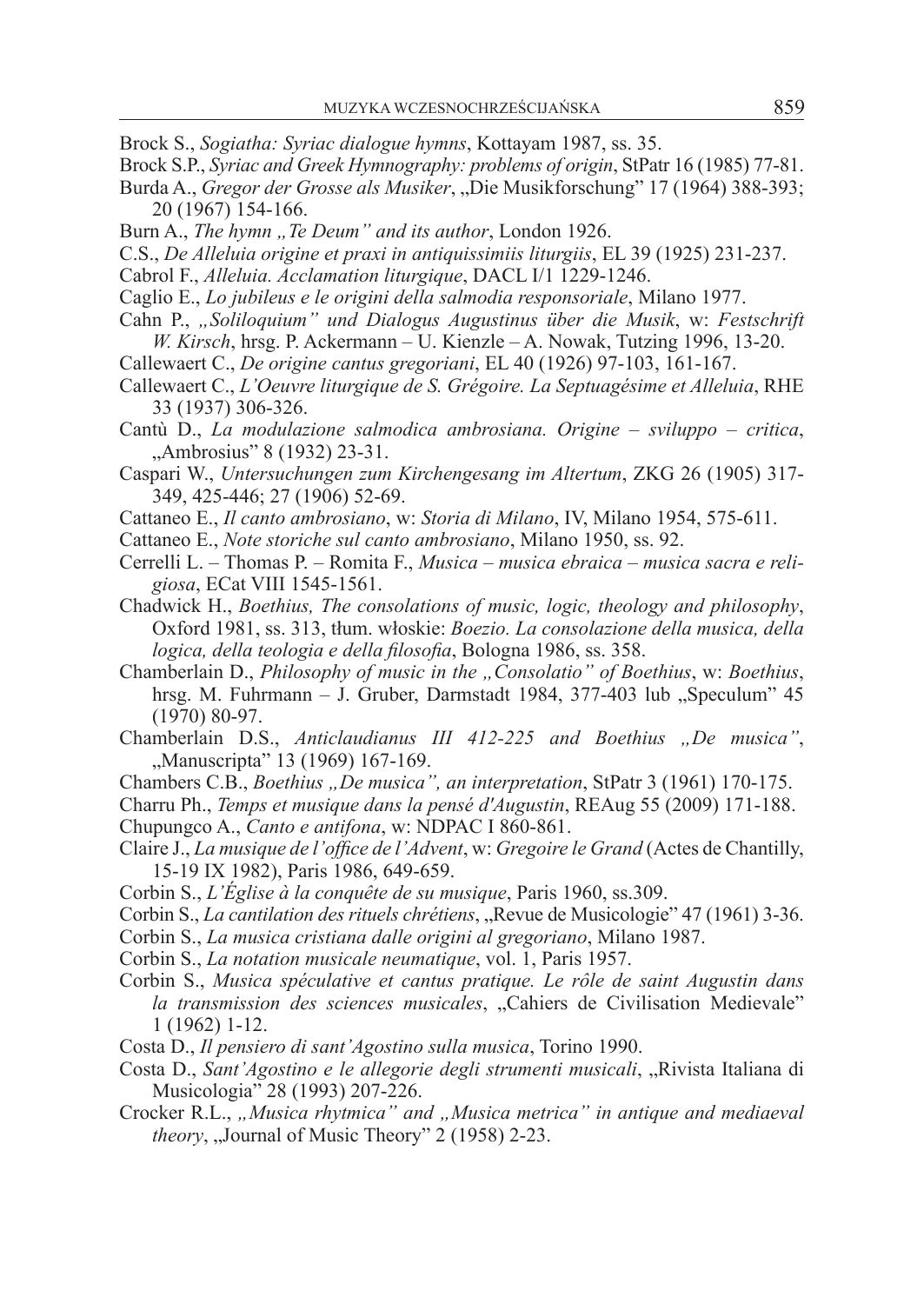- Darmstädter B., *Das präscholastische Ethos in patristisch-musikphilosophischem Kontext*, Tutzing 1996.
- Darre H., *De l'usage des hymnes dans l'Église des origines à Saint Grégoire-le-*Grand "Etudes Grégoriennes" 9 (1968) 25-36.
- Davenson H. [H.J. Marrou], *Traité de la musique selon l'esprit de saint Augustin*, Neuchâtel 1942.
- Dehnert E.J., *Music as liberal in Augustine and Boethius*, w: *Arts liberaux et philosophie au Moyen Âge*, Paris 1969, 987-991.
- Deichgräber R., *Gotteshymnus und Christushymnus in der frühen Christenheit: Untersuchungen zu Form, Sprache und Stil der frühchristlichen Hymnen*, Götersborg 1967.
- Del Grande C., *S. Agostino e la musica*, "La Rassegna musicale" 3 (1953) 269-277.
- Deusen Van N., *Musique, Rythme*, w: *Encyclopedia Saint Augustin. La mediterranée et l'Europe IVe -XXIe siècle*, dir. A.D. Fitzgerald, ed. francaise dir. A.N. Vannier, Paris 2005, 980-984, ed. angl.: *Augustine through the ages. An Encyclopedia*, Milano 1999, 572-576.
- Deusen Van N., *The Cithara as symbolum: Augustine, Cassiodorus on the subject of musical instrument*, w: *The Harp and the Soul: Studies in Medieval Music*, New York 1989, 201-255.
- Dohmes A., *Der pneumatische Charakter des Kultgesanges nach frühchristlichen Zeugnissen*, w: *Van Christlichen Mysterium. Festschrift G. Casel*, Düsseldorf 1951, 35-53.
- Dohmes A., *Der Psalmengesang des Volkes in der eucharistischen Opferfeier der christlichen Frühzeit*, "Liturgisches Leben" 5 (1938) 128-151.
- Dölger F., *Klingeln, Tanz und Händeklatschen im Gottesdienst der christlichen Melitianer in Ägypten*, ACh 4 (1934) 245-265.
- Dölger J., *Sol salutis. Gebet und Gesang im christlichen Altertum*, Münster 1925.
- Dreichgraeber R., *Gotteshymnus und Christushymnus in der frühen Christenheit. Untersuchungen zu Form, Sprache und Stil der frühchristlichen Hymnen*, Göttingen 1967.
- Dreves Guido M., *Aurelius Ambrosius der Vater des Kirchengesanges. Eine hymnologische Studie*, Freiburg i. Br. 1893.
- Duse U., *Il "De institutione musica". Un aspetto dell'utopia boeziana della restaurazione*, w: *Pubblicazioni delle Facoltà di magistero di Ferrara*, t. 1, Ferrara 1974, 59-140.
- Dyer A., *The christian Fathers and Church Musik*, "Dominicana" 48 (1963) 224-235.
- Dyer J., *Augustine and the "Hymni ante oblatum": the earliest offertory chants?*, REA 27 (1981) 85-99.
- Dyer J., *Monastic Psalmody of the Middle Ages*, RBen 99 (1989) 41-74.
- Dyer J., *The Schola cantorum and its Roman Milieu in the early Middle Ages*, w: *Festschrift H. Hucke*, hrsg. P. Cahn – A.K. Heimer, Heidelberg 1993, 19-40.
- Eborowicz W., *O muzyce św. Augustyna* (wstęp), w: Św. Augustyn, *Dialogi i pisma filozoficzne*, IV, tłum. D. Turkowska (*O muzyce* VI), Warszawa 1954, 5-19; przedruk wyd. Znak: Św. Augustyn, *Dialogi filozoficzne*, Kraków 2001, 651-666.
- Edelstein H., *Die Musikanschaung Augustins nach seiner Schrift "De musica"*, Ohlau 1929.
- Eichhorn A., *Augustinus und die Musik*, "Musica" 50 (1996) 318-323.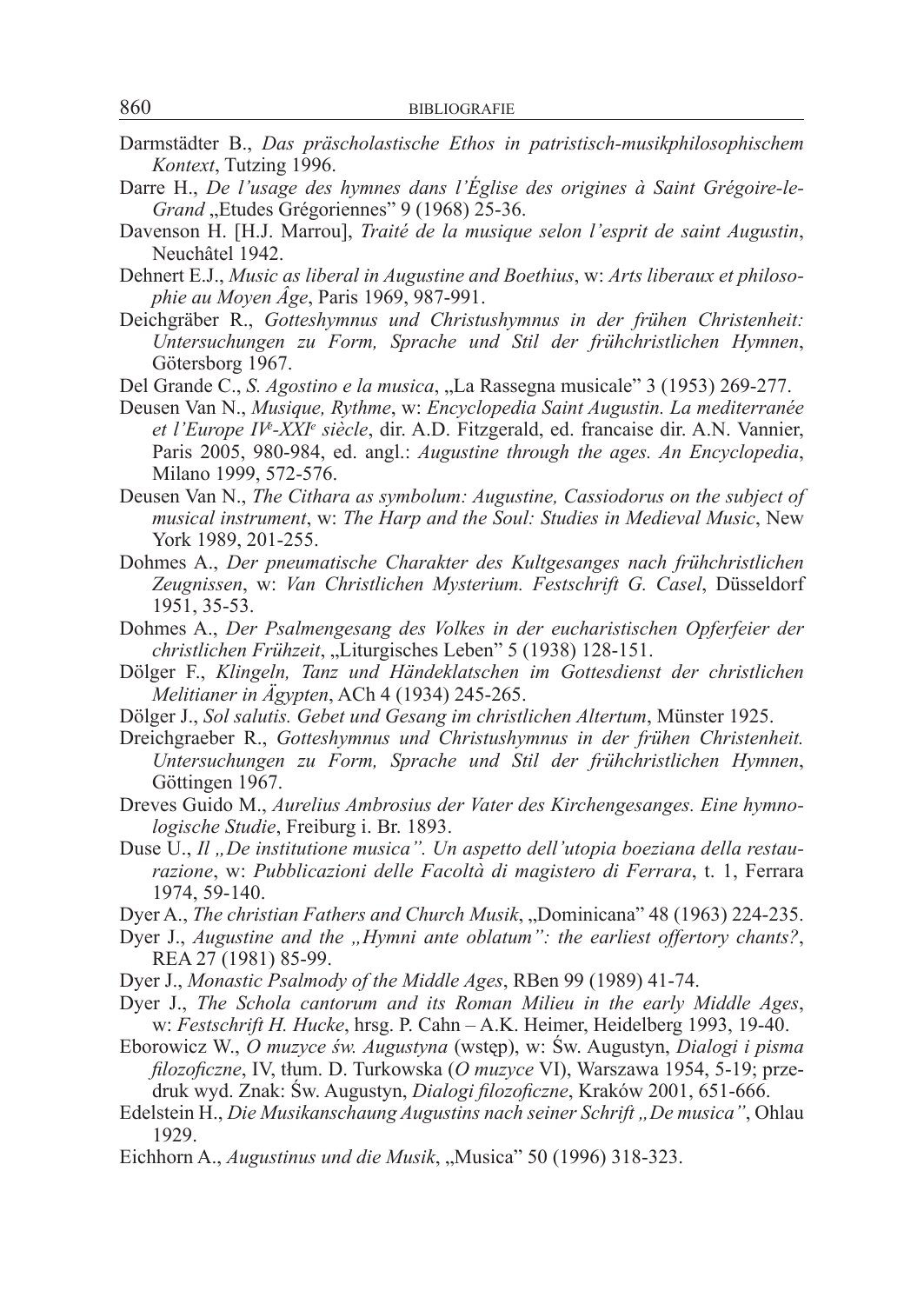Eizenhöfer A., *Der Allelujagesang vor dem Evangelium*, EL 45 (1931) 374-382. Engberding H., *Alleluja*, RACh I 293-299.

- Farnon W.J., *Music et moral education. reappraisal of the Platonic theory of mousike and paudeutic ethos*, Diss., Philadelphia 1986, ss. 206.
- Fellerer K.G., *Die Musica in den Artes Liberales*, w: *Artes liberales*, hrsg. J. Koch, Leiden – Köln 1959, 33-49.
- Flammini G., *Il prooemium del De institutione musica de Boezio*, w: *Prefazioni, prologi, proemi di opere tecnico-scientifiche latine*, ed. C. Santini – N. Scivoletto, Roma 1990, 193-215.
- Foley E., *Foundations of Christian music: the music of Pre-Constantinian Christianity*, Nottingham 1992.
- Foley E., *The cantor in historical perspective*, "Worship" 56 (1982) 194-213.
- Fölmi B., *Das Weiterwirken der Musikanschaung Augustins im 16. Jahrhundert*, Bern 1994.
- Fontaine J., *Isidore de Seville et la culture classique dans l'Espagne wisigotique*, Paris 1959, ss. 413-440 (Musique et la musicologie: de la théorie ancienne à la musique vocale contemporaine).
- Fontaine J., *Les origines de l'hymnodie chrétienne latine d'Hilaire de Poitiers à Ambroise de Milan*, MD 161 (1985) 33-76.
- Fontaine J., *Naissance de la poésie dans l'Occident chrétien*, Paris 1981 15-38 (Du Nouveau Testament à Tertullien), 81-94 (L'hymnodie expérimentale d'Hilaire de Poitiers ou la mutation difficile de la psalmodie), 127-141 (Ambroise de Milan théoricien et maître de la poésie liturgique).
- Fridh A., *Cassiodorus' Digression on music Var II 40*, "Eranos" 86 (1988) 43-51.
- Froger J., *L'Alleluia dans l'usage romain et la réforme de saint Grégoire*, EL 42 (1948) 6-48.
- Gajard J., "Vieux-romain" et "grégorien", "Etudes Grégoriennes" 3 (1959) 7-26.
- Gamber K., *Ordo Missae Africanae. Der nordafrikanische Messritus zur Zeit der hl. Augustinus*, RQ 64 (1969) 139-153.
- Gamberini L., *La parola e la musica nell'antichità*, Firenze 1962.
- Gannon M.A.J., *The active theory of sensation in St. Augustine*, The New Scholasticism" 30 (1956) 154-180.
- Gassner G., *Das Selbstzeugnis Gregors der Grosse über seine liturgischen Reformen*, "Jahrbuch für Liturgiewissenschaft" 6 (1926) 218-223.
- Gastoué A., *L'Église et la musique*, Paris 1936.
- Gastoué A., *Les origines hebraiques de la liturgie et du chant chrétien*, "Revue du Chant Grégorien" 34 (1930) 64-71.
- Gelineau J., *Les psaumes à l'époque patristique*, MD 135 (1978) 99-116.
- Gerbert M., *Scriptores ecclesiastici de musica sacra potissimum*, Bd. 1, St. Blasien 1784.
- Gerbert S.M., *De cantu et musica sacra a prima Ecclesiae aetate usque ad praesens tempus*, t. 1, Sankt Blasien 1774, ss. 194.
- Gérold Th., *Histoire de la musique*, Paris 1936, repr. New York 1971, 132-162 (Le musique religieuse aux premiers siècles de l'ére chrétienne).
- Gérold Th., *Les Pères de l'Église et la musique*, Paris 1931, repr. Genève 1973.
- Gevaert F., *La melopée antique dans le chant de l'Église latine*, Gand 1895.
- Gevaert F.A., *Histoire et théorie de la musique de l'antiquité*, Gand 1895.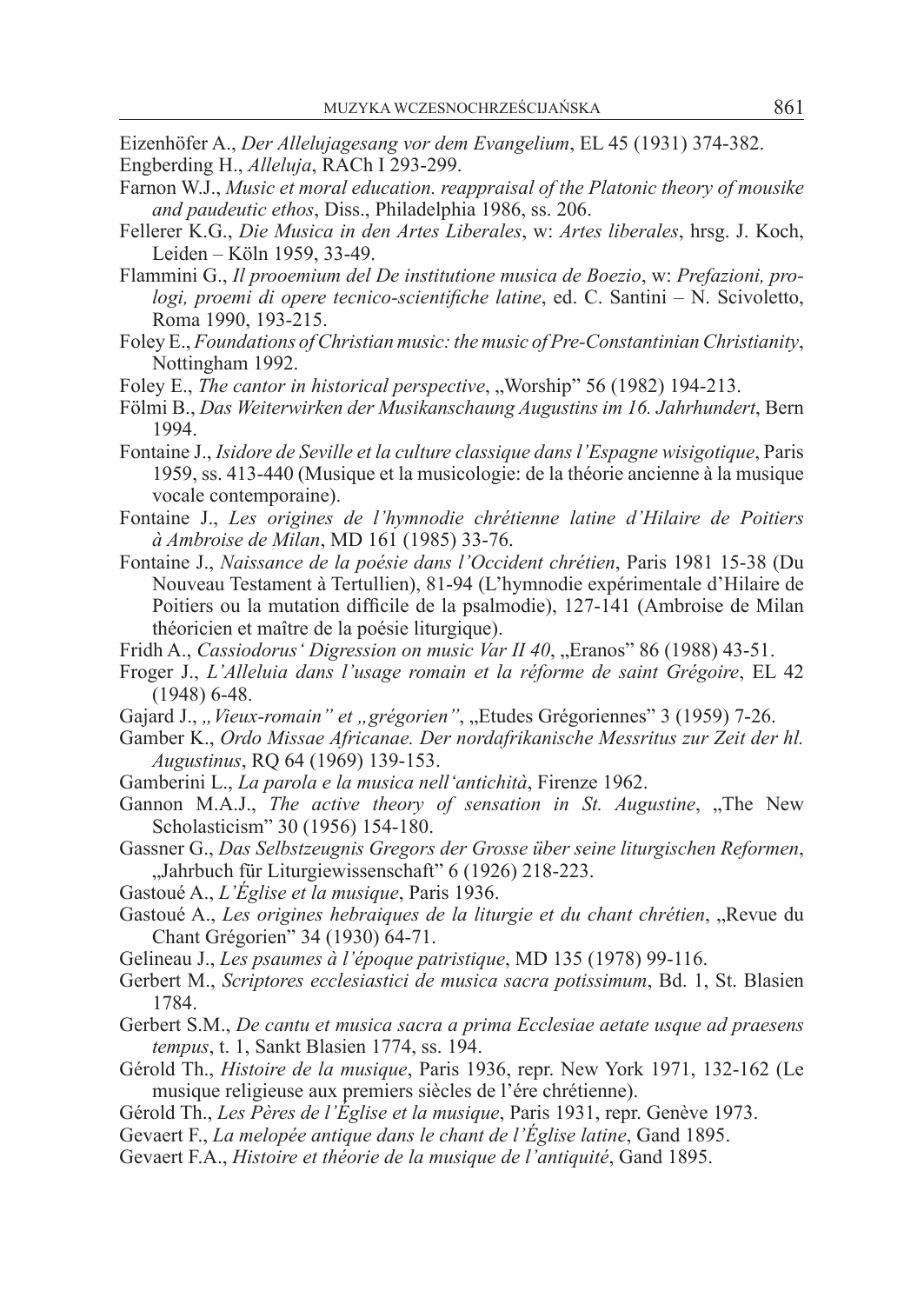- Gevaert F.A., *Les origines du chant liturgique de l'Église latine*, Gent 1890 ; tłum. niem. : *Der Ursprung des römischen Kirchengesangs*, Leipzig 1891.
- Giesel H., *Studien zur Symbolik der Musikinstrumente im Schriftum der alten und ma. Kirche*, Regensburg 1978.
- Gindele C., *Doppelchor und Psalmvortrag im Frühmittelalter*, "Musikforschung" 6 (1953) 296-300.
- Girardi M., *Salmi e Salterio in Basilio di Caesarea*, w : *Le Psautier chez les Pères*, Strasbourg 1994, 73-96.
- Gładysz B., *Św. Augustyn u kolebki hymnografii łacińskiej*, w : *Divi Augustini encomium*, Lwów 1931, 76-103.
- Glibotič J., *De cantu "Alleluia" in Patribus saeculo VII antiquioribus*, EL 50 (1936) 99-123; po franc.: "Revue de Chant Grégorien" 41 (1937); 42 (1938)
- Grospellier A., *Saint Grégoire et les origines du chant de l'Église*, "Revue du Chant Grégorien" 12 (1904) 132-139.
- Gurlitt W., *Zur Bedeutungsgeschichte von musicus und cantor bei Isidor von Sevilla*, w : *Abhandlungen der Mainzer Akademie der Wissenschaften*, Wiesbaden 1950, 539-558.
- Haberl F., *Der hl. Augustinus und die Kirchenmusik*, "Musica Sacra" 83 (1963) 36-42.
- Hage L., *Le chant de l'Église Maronite*, t. 1, Bejrut 1972, s. 42 (Bardesanes).
- Hahn A., *Bardesanes gnosticus, Syrorum primus hymnologus*, Leipzig 1819.
- Hammerstein R., *Die Musik der Engel. Untersuchungen zur Musikanschauung des Mittelalters*, Bern – München 1962.
- Handschin J., *La question du chant vieux-romain*, "Annales Musicologiques" 2 (1954) 49-56.
- Handschin J., *Trope, sequence and conductus*, The New Oxford History of Music*, vol. II, Oxford 1967, 128-174.*
- Hannick Ch., *Christian Church music of the early*, w: *New Grove Dictionary of Music and Musicians*, ed. S. Sadie, London 1980, vol. IV, 363-371.
- Hentschel F., *Sinnlichkeit und Vernunft in Augustins "De musica"*, "Wissenschaft und Weisheit" 57 (1994) 189-200.
- Hickmann E., *Musikinstrumente in Cassiodors Schrift "De musica"*, w: *Festschrift H. Sievers*, hrsg. G. Katzenberger, Tutzing 1978, 73-80.
- Høeg C., *La notation ekphonetique*, Copenhague 1935.
- Høeg C., *les reports de la musique chrétienne et de la musique de l'antiquité classique*, *"Byzantion"* 25-27 (1955-1957) 383-412.
- Hög C., *Les rapports de la musique chrétienne et de la musique de l'antiquité classique*, "Byzantion" 26 (1956) 383-412.
- Holleman A., *The Oxyrhynchus papyrus 1786 and the relationship between ancient Greek and early Christian music*, VigCh 26 (1972) 1-17.
- Hourlier J., *Notes sur antiphonie*, w: *Gedenkschrift L. Schrade*, hrsg. W. Arlt E. Lichtenhahn, Bern – München 1973, 116-143.
- Hucke H., *Die Entstehung der Überlieferung von einer musikalischen Tätigkeit Gregors des Grossen*, "Die Musikforschung" 8 (1955) 259-264.
- Hucke H., *Die Entwicklung des christlichen Kultgesangs zum gregorianischen Gesang*, RQ 48 (1953) 147-194.
- Hucke H., *War Gregor der Grosse doch Musiker?*, "Die Musikforschung" 18 (1965) 390-393.
- Huglo M., *Die Interpolationen von Texten und Diagrammen in der "Musica Isidori"*,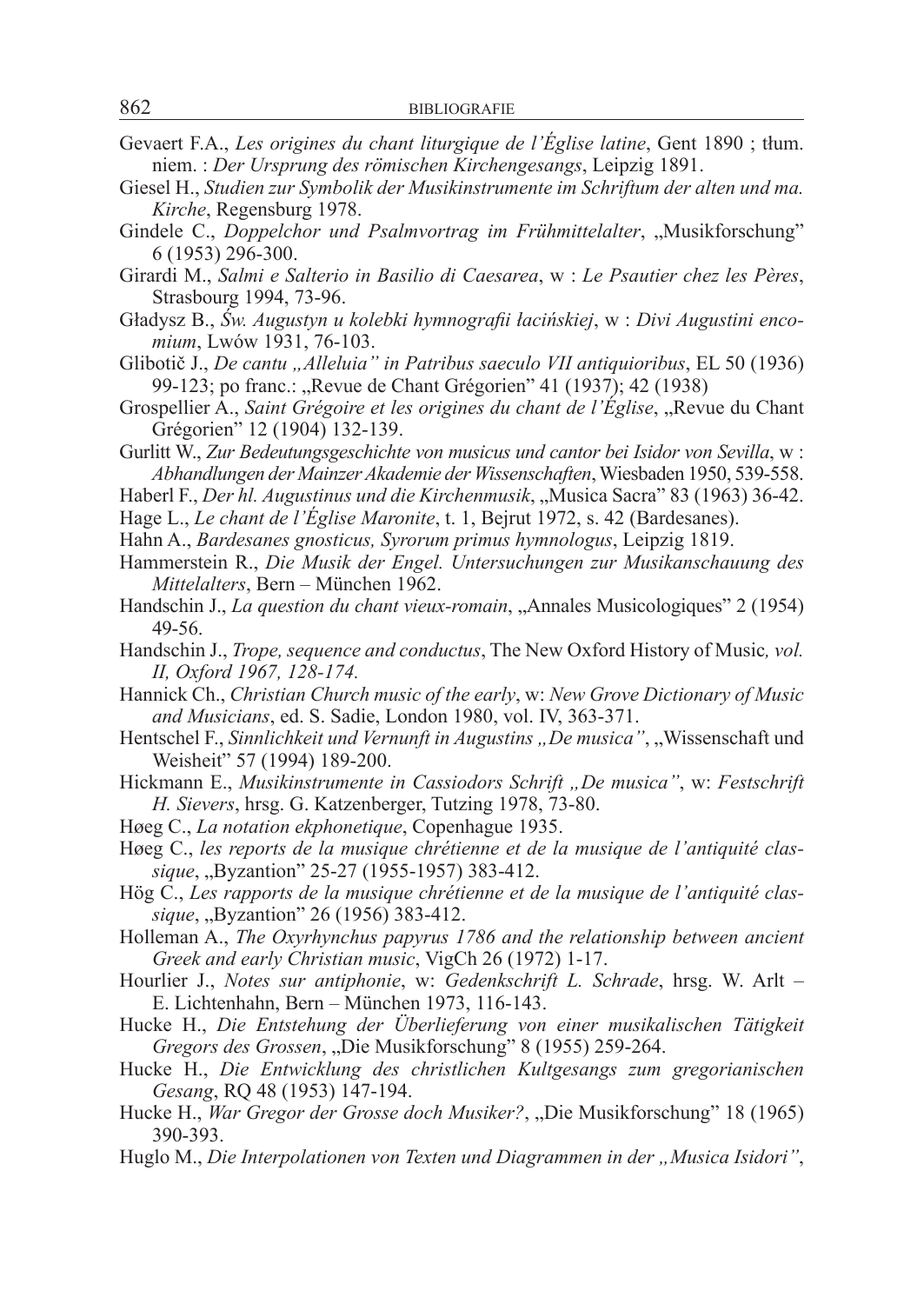w: M. Bernhard (hrsg.), *Quellen und Studien zur Musiktheorie des Mittelalters*, III, München 2001, 1-17.

- Huglo M., *Le "De musica" de "Etymologies" de Saint Isidore de Séville d'après le manuscript de Silos*, "Revista de musicologia" 15 (1992) 565-578.
- Huglo M., *Le chant "vieux-romain"*, SE 6 (1954) 96-120.
- Huglo M., *Les Diagrammes d'harmonique interpolés ans manuscrits hispaniques de la Musica Isidori*, "Scriptorium" 48 (1994) 171-186.
- Huré J., *Saint Augustin musicien*, Paris 1924.
- Hüschen H., *Antike Einflüsse in der mittelalterlichen Musikanschauung*, w: *Antike und Orient*, Bd. 1, Berlin 1962, 80-95.
- Hüschen H., *Der Einfluss Isidors von Sevilla auf die Musikanschauung des Mittelalters*, w: *Festschrift H. Anglés*, Barcelona 1958, Bd. 1, 397-406.
- Hüschen H., *Der Harmoniebegriff im Musikschriften des Altertums und des Mittelalters*, w: *Kongressbericht International Musicological Society*, Köln 1958, Kassel 1959, 143-150.
- Hüschen H., *Die "musica instrumentalis" in den Musikklassifikationen des Altertums und des MA*, w: *Festschrift l. Hoffmann-Erbbrecht*, hrsg. A. Bingmann – K. Hortschansky, Tutzing 1988, 33-45.
- Husmann H., *Syrian Church music*, w: *New Grove Dictionary of music and musicians*, ed. S. Sadie, London 1980, vol. XVIII, 472-481.
- Idelsohn A., *Parallelen zwischen gregorianischen und hebräisch-orientalischen Gesangweisen*, "Zeitschrift für Musikwissenschaft" 4 (1921/1922) 515-524.
- *Inni antichi della Chiesa d'Occidente*, introd. e trad. S. di Meglio, Padova 1985, ss. 206.
- Irek W., *Filozoficzno-estetyczne refleksje o muzyce w traktacie św. Augustyna "De musica"*, w: *Ut vitam habeant. Księga Jubileuszowa Antoniego Młotka*, red. A. Szafulski*, Wrocław 2011, 213-236.*
- Irigoin J., *Recherches sur le Diapsalma*, w: *Psautier chez les Pères*, Strasbourg 1993. Jammers E., *Das Alleluja in der gregorianischen Messe*, Münster 1973.
- Jankowski A., *Alleluja*, w: *Podręczna Encyklopedia Biblijna*, I, Poznań 1961, 37-38.
- Jeannin D., *Mélodies liturgiques syriennes et chaldéennes*, I, Paris 1923.
- Jeffrey P., *The introduction of psalmody into the Roman Mass by Pope Celestine I*, "Archiv für Liturgiewissenschaft" 26 (19884) 147-165.
- Jirtle J.V., *Using music well. Reassessing perception in Augustine's "De musica"*, "Augustiniana" 60 (2010) 263-281.
- Kaczynski R., *Das Wort Gottes in Liturgie und Alltag der Gemeinden des Johannes Chrysostomus*, Freiburg 1974.
- Keller A., Aurelius Augustinus und die Musik. Untersuchungen zu "De musica" im *Kontext seines Schriftums*, Würzburg 1993.
- Klöckner M., *Alleluia*, w: *Augustinus-Lexikon*, I, Basel Stuttgart 1986, 239-241.
- Knight W.F.J., *St. Augustine's "De musica". A Synopsis*, London 1964.
- Koller H., *Die Silbenquantitäten in Augustins Büchern* "De musica", "Museum Helveticum" 38 (1981) 262-267.
- Koller H., *Musik und Dichtung im alten Griechenland*, Bern München 1963.
- Kraeling C. Mowry L., *Music in the Bible*, w: *The New Oxford history of Music*, vol. 1, ed. E. Wellesz, London 1957, 283-312.
- Kraemer C., *Pliny and the early Church service*, CPh 29 (1934) 293-300.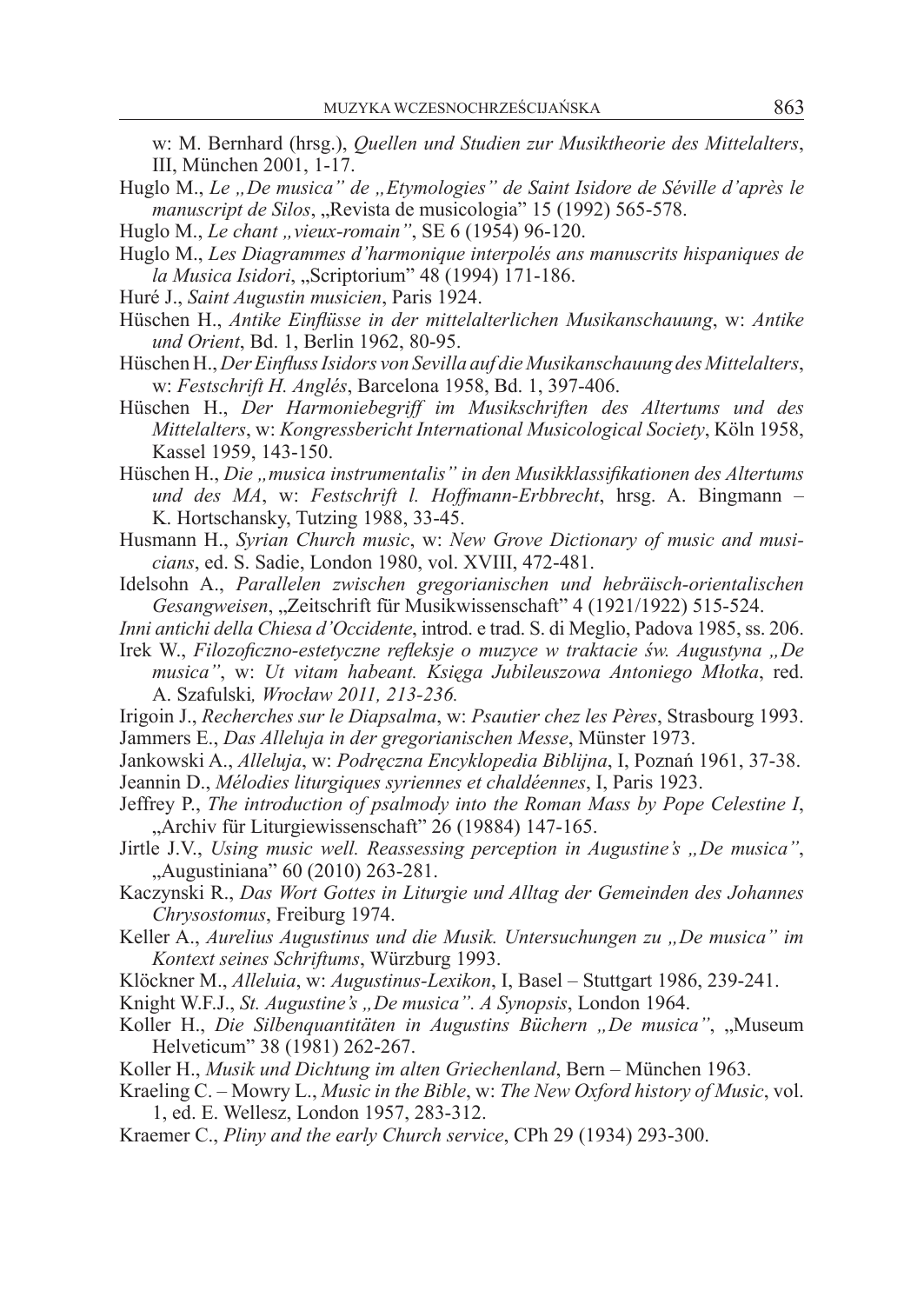- Kroll J., *Die christliche Hymnodik bis zu Klemens von Alexandria*, Königsberg 1921, reimpr. Darmstadt 1968.
- Kunz L., *Die Tonartenlehre des Boethius*, "Kirchenmusikalisches Jahrbuch" 31 (1936) 5-24.
- La Croix R.R. (ed.), *Augustine on music. An interdisciplinary collection of essays*, Lewiston 1988.
- Laistner M.L.W., *The Mediaeval Organ and a Cassiodorus Glossary among the spurious works of Bede*, "Speculum" 5 (1930) 217-221.
- Landels J.G., *Muzyka starożytnej Grecji i Rzymu*, tłum. M. Kaziński, Kraków 2003.
- Lattke M., *Hymnus: Materialien zu einer Geschichte der antiken Hymnologie*, Freiburg 1991.
- Lazzati G., *Gli inni di Ambrogio*, w: *Sant Ambrogio nel XVI cetenario della nascità*, Milano 1940, 309-320.
- Le Boeuf P., *La tradition manuscrite du "De musica" de saint Augustin*, diss., Chartres – Paris 1986.
- *Le Psautier chez les Péres*, Strasbourg 1994.
- Leclercq H., *Antienne (liturgie)*, DACL I/2 2282-2319.
- Leclercq H., *Antiphonaire*, DACL I/2, 2440-2461.
- Leclercq H., *Chant ecclésiastique*,, DACL III/1 269-286.
- Leclercq H., *Chant romain et grégorien*, DACL III/1 256-311.
- Leclercq H., *Chants populaires liturgiques*, DACL III/1 321-332.
- Leclercq H., *Hymnes*, DACL VI/2 2826-2928.
- Leclercq H., *Instrumenti de musique*, DACL VII/1 1161-1199.
- Leclercq H., *Schola*, DACL XV/1 1008-1013.
- Leeb H., *Die Gesänge im Gemeindegottesdienst von Jerusalem (vom 5. bis 8.Jahrhundert)*, Wien 1970, ss. 312.
- Leeb H., *Die Psalmodie bei Ambrosius*, Wien 1967.
- Leitner F., *Der gottesdienstliche Volksgesang im jüdischen und christlichen Altertum*, Freiburg 1906, ss. 283.
- León Tello F.J., *Estudios de la historia de la teoria musical*, Madrid 1962.
- León Tello F.J., *La teoria della musica en las obras de san Isidoro*, "Musica" 1-2 (1952) 11-28.
- Lewkowicz W., *Muzyka sakralna*, Warszawa 1961, 309-368.
- Lippman E., *Musical thought in ancient Greece*, New York 1964.
- Lippman E.A., *The place of music in the Liberal Arts*, w: *Festschrift G. Reese*, hrsg. J. LaRue, New York 1966, repr. 1978, 545-559.
- Lodi E., *Enchiridion euchologicum fontium liturgicorum*, Roma 1979.
- Lohr M., *Zagadnienie muzyki w pismach Kasjodora*, "Studia Warmińskie" 3 (1966) 301-315.
- Longosz S., *Muzyka instrumentalna w ocenie wczesnochrześcijańskich pisarzy*, w: *Musica Antiqua. Acta Scientifica*, vol. VI, Bydgoszcz 1982, 355-388.
- Longosz S., *Muzyka w pismach Ojców Kościoła*, EK XIII, Lublin 2009, 562-565.
- Longosz S., *Patrystyczne traktaty o muzyce*, w: *In persona Christi. Księga na 80-lecie Ks. prof. Cz. Bartnika*, red. K. Góźdź, I, Lublin 2009, 183-205.
- Longosz S., *Śpiew w rodzinie środkiem wychowania w pedagogii św. Jana Chryzostoma*, "Roczniki Nauk o Rodzinie 1[56] (2009) 13-55.
- Longosz S., *Środowisko muzyczne Konstantynopola w ocenie Jana Chryzostoma*,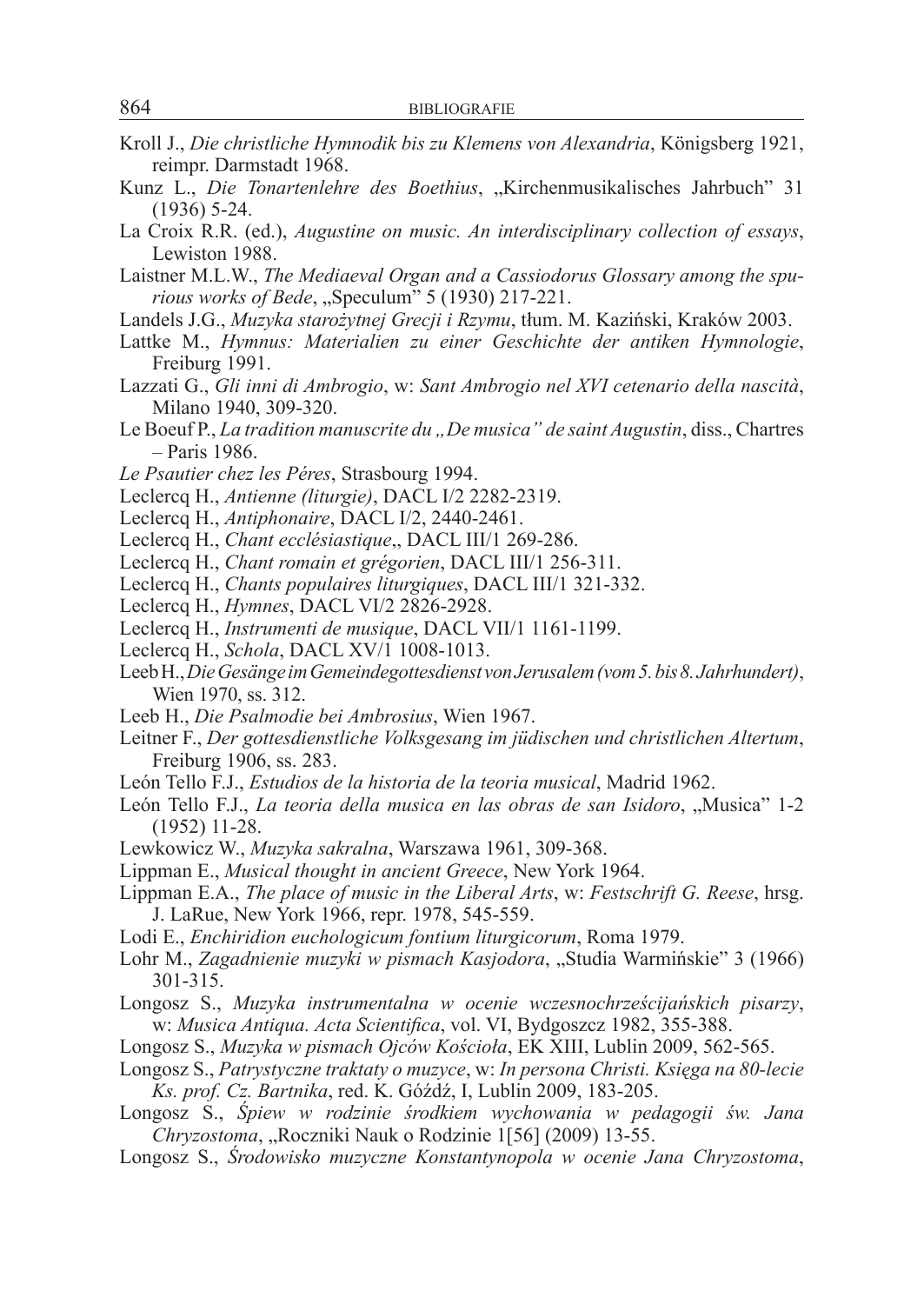w: *Musica Antiqua. Acta Scientifica*, vol. VII, Bydgoszcz 1985, 299-316.

- Lopez Calo J., *Das Werk Gregors des Grossen und die Schola cantorum*, w: *Die Musik in Geschichte und Gegenwart*, XI, Kassel – Basel – London 1963, 687-692.
- Löschhorn C., *Die Bedeutungsentwicklung von lateinisch Organum bis Isidor von Sevilla*, "Museum Helveticum" 28 (1971) 193-226.

Markovits M., *Das Tonsystem der abendländischen Musik in frühen MA*, Bern 1977.

- Marrou H.J., *Saint Augustin et la fin de la culture antique*, Paris 1958, 197-204, 252- 262, 266-273, 302-308, 580-583.
- Martimort A.G., *Origene et signification de l'alleluia de la messe romaine*, w: *Kyriakon. Festschrift J. Quasten*, ed. P. Granfield – J. Jungmann, Münster 1970, 811-834.
- Martin R., *Worship in the early Church*, London 1964, reimpr. Grand Rapids 1975.
- Masi M., *Boethius, Boethian number theory: a translation of the ..de institutione arithmetica"*, Amsterdam 1983.
- Masi M., *Manuscripts containing the "De musica" of Boethius*, "Manuscripta" 15 (1971) 89-95.
- Massera G., *Severino Boezio e la scienza armonica tra l'antichità e il medioevo*, Parma 1976.
- Mateos J., *L'office monastique à la fin du IV<sup>e</sup> siècle : Antioche, Palestine, Cappadoce*, "Oriens Christianus" 47 (1963) 53-88.
- Mateos J., *La psalmodie dans le rite byzantin*, POC 15 (1965) 107-126.
- McKinnon J., *Desert monasticism and the later fourth-century Psalmodic movement*, "Music and Letters" 75 (1994) 505-521.
- McKinnon J., *Frühchristliche Musik*, w: *Die Musik in Geschichte und Gegenwart*, Bd. III, Kasel – Basel 1995, 907-930.
- McKinnon J., *Jubal vel Pythagoras, quis sit inventor musicae: thoughts on musical historiography from Boethius to Burney*, The Musical Quarterly" 64 (1978) 1-28.
- McKinnon J., *Liturgical psalmody in the sermons of St. Augustine: an introduction*, w: *The Study of Medieval Chant. Paths and Bridges, East and West. In Honor of Kenneth Levy*, ed. P. Jeffery, Cambridge 2001, 7-24.
- McKinnon J., *Musique, chant et psalmodie. Les textes de l'Antiquité chrétienne*, trad. C. Siegel, Turnhout 2006.
- McKinnon J., *On the question of Psalmody in the Ancient Synagogue*, "Early Music History" 6 (1986) 159-191.
- McKinnon J., *The exclusion of musical instruments from the ancient synagogue*, "Proceedings of the Royal Musical Association" 106 (1979-1980) 77-87.
- McKinnon J., *The Fourth Century origin of the Gradual*, "Early Music History" 7 (1987) 91-106.
- McKinnon J., *The meaning of the patristic polemic against musical instruments*,  $\ldots$ Current musicology" 1 (1965) 69-82.
- McKinnon J.W., *Musical instruments in medieval Psalm commentaries and Psalters*, "Journal of the American musicological Society" 21 (1968) 3-20.
- McKinnon J.W., *The patristic jubilus and the Alleluia of the Mass*, w: *International Musicological Society Study Group Cantus Planus*, ed. L. Dobszay, Budapest 1990, 61-70.
- Mearns J., *The canticles of the Christian Church, eastern and western, in early and medieval times*, Cambridge 1914, spec. 53-55.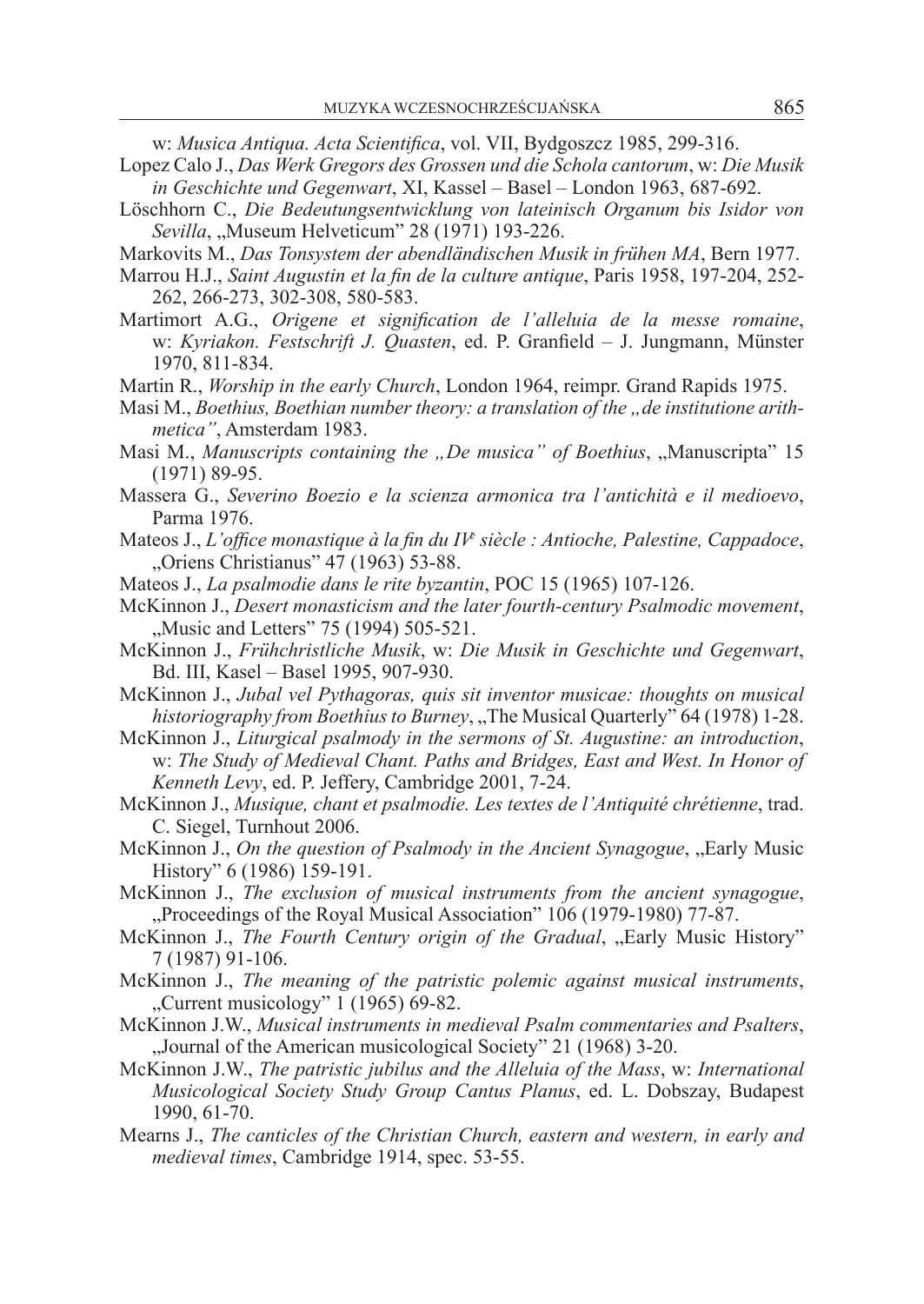- Michel A., *In hymnis et canticis. Culture et beauté dans l'hymnique chrétienne latine*, Leuven – Paris 1976.
- Miekley B., *De Boethii libri de musica primi fontibus*, diss., Jena 1898.
- Milanese G. Pizzani U., *De musica di Agostino d'Ippona*, Palermo 1990.
- Milhau M., *Sur la division tripartite du Psautier: Hilaire de Poitiers*, w: *Le Psautier chez les Pères*, Strasbourg 1994, 55-72.
- Mohlberg C.A., *Gregor der Grosse und der Kirchengesang*, EL 41 (1927) 221-224.
- Montico G., *Il valore psicagogico ed anagogico della musica nel pensiero di S. Agostino e di altri filosofi cristiani (Boezio, Cassiodoro* e S*. Bonaventura)*, ..Miscellanea Franciscana" 38/3 (1938) 389-410.
- Moorhead J., *Ambrose and Augustine on hymns*, "The Downside Review" 128 (2010) nr 451, 79-92.
- Morawski J., *Teoria muzyki w średniowieczu*, Warszawa 1979.
- Morin G. (D.G.M.), *Les véritables origines du chant grégorien*, RBen 7 (1890) 193-204.
- Morin G., *Le role de saint Grégoire le Grand dans la formation du répertoire musical de l'Église latine*, RBen 7 (1890) 62-70.
- Mountford J.F. Winnington-Ingram R.P., *Music*, w: *The Oxford Classical Dictionary*, Oxford 1970<sup>2</sup>, 705-713.
- Moutsopoulos E., *La musique dans l'oeuvre de Platon*, Paris 1959.
- Müller K.F., *Der Kantor. Sein Amt und seine Dienste*, Gütersloh 1964.
- Müller U., *Zur musikalischen Terminologie der antiken Rhetorik. Ausdrücke für Stimmelage und Stimmegebrauch bei Quintilian i.o. 11,3*, "Archiv für Musikwissenschaft" 26 (1969) 29-48, 105-124.
- Musik in Geschichte und Gegenwart. Personenteil (= MGG<sup>2</sup>), hrsg. L. Finscher, Kasel – Basel – Weimar 1999-2003; Bd. I 589-590 (M. Haas – *Ambrosius*), 1169- 1175 (F. Hentschel – *Augustinus*); Bd. II 229 (A. Shiloah – *Bardesanes*), 640- 642 (M. Bernhard – *Beda Venerabilis*); Bd. III 220-228 (J. Caldwell – *Boethius*); Bd. IV 376-379 (M. Bernhard – *Cassiodorus*); Bd. VII 1562-1564 (J. Dyer – *Gregor I*); Bd. VIII 1524-1525 (M. Huglo – *Hilarius von Poitiers*); Bd. IX 700- 701 (M. Bernhard – *Isidor von Sevilla*). 1085-1086 (Ch. Hannick – *Johannes Chrysostomos*). 1086-1088 (A. Lingas – *Johannes Damaskenos*).
- Myers W.N., *The Hymns of Hilarius of Poitiers in the Codex Aretinus*, Philadelphia 1928.
- Nägele A., *Über Arbeitslieder bei J. Chrysostomus. Patristichliterarisches zu K. Büchers "Arbeit und Rhytmus"*, Leipzig 1905.
- Neubecker A., *Altgriechische Musik*, Darmstadt 1977.
- *Neues Handbuch der Musikwissenschaft*, Bd. 1: *Musik des Altertums*, hrsg. A. Riethmueller – F. Zaminer, Laaber Verlag 1989.
- Nigro G., *Musica e canto come fattori d'identità: giudei, pagani e cristiani nell'Antiochia di Giovanni Crisostomo*, "Classica & Christiana" 2 (2007) 223-242.
- Norberg D., *L'hymne ambrosien. Les débuts de l'hymnologie en l'honeur des saints*, "Arctos" 5 (1967) 115-125.
- Otaola González P., *El "De musica" de San Agustin y la tradicion pitagorico-platonica*, Valladolid 2005.
- Otten J., *Ambrosian chant*, w: *The Catholic Encyclopedia*, I, New York 1907, 389-392.
- Paredi A., *Le innovazioni musicali di sant'Ambrogio nei commenti di sant'Agostino*,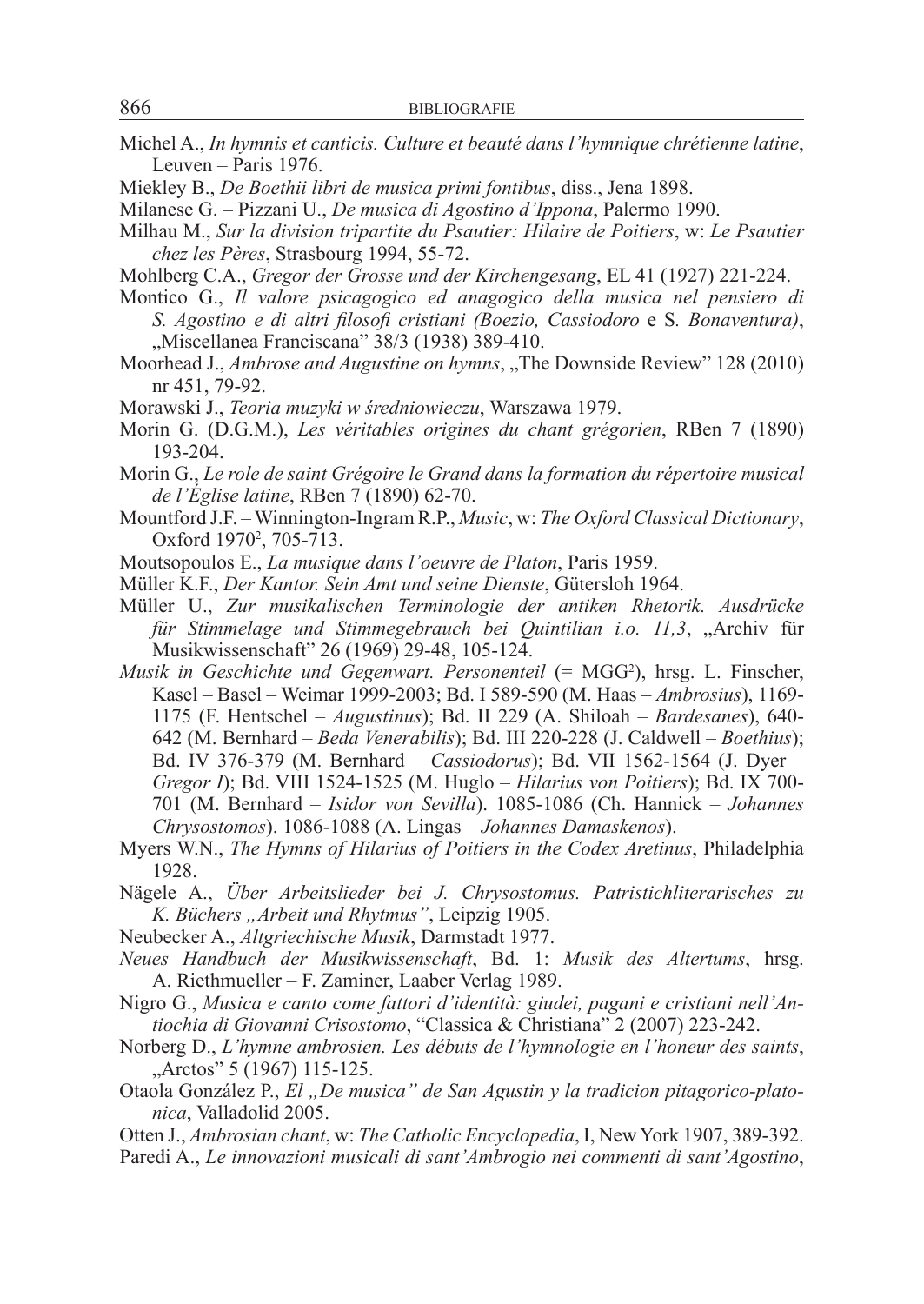"Rivista Internazionale di Musica Sacra" 9 (1988) 211-214.

Paul O., *Boethius und die griechische Harmonik*, Leipzig 1872, repr. New York 1973. Peacock P., *Problem of the Old Roman chant*, w: *Essays to E. Wellesz*, ed. J. Westrup, Oxford 1966, 43-47.

- Pennella C., *Il canto cristiano liturgico in Occidente*, Napoli 1976.
- Perl C.J., *Augustinus und die Musik*, w: *Augustinus Magister*, III, Paris 1954, 439-452 lub "La Ciudad de Dios" 168 (1955) 33-54, tłum. ang. w: "The Musical Quarterly" 41 (1955) 496-510, lub w: "Schweizerische Musikzeitung" 94 (1954) 403-412.
- Perl C.J., *Musik und Geist. Die musische Schriften des hl. Augustinus*, "Musica Sacra" 65 (1935) 97-100.
- Phillips N. Huglo M., *Le "De musica" se saint Augustin et l'organisation de la durée musicale du IXe au XIIe siècles*, RechAug 20 (1985) 117-131.
- Phillips N., *Classical and late Latin sources for ninth-century treatises on music*, w: *Music theory and its sources*, ed. A. Barbera, Notre Dame 1990, 100-135.
- Pianko G., *Muzyka grecka*, "Meander" 2 (1947) 411-413 (Zarys ogólny), 483-485 (System muzyczny), 574-575 (Instrumenty).
- Pietzsch G., *Die Musik im Erziehungs- und Bildungsideal des ausgehenden Altertums und frühen Mittelalters*, Halle 1932, repr. Darmstadt 1968, ss. 24-29 (Augustinus), ss. 30-36 (Aurelius Cassiodorus Senator), ss. 45-56 (Benedikt von Nursia und Gregor der Grosse).
- Pietzsch G., *Die Musikanschaung des Mittelalters und ihre Grundlagen*, Halle 1905.
- Pietzsch G.W., *Die Klassifikation der Musik von Boethius bis Ugolino von Oriento*, Halle 1929, repr. Darmstadt.
- Pikulik J., *Muzyczna działalność Grzegorza Wielkiego*, CT 40 (1970) z. 3, 27-42.
- Pizzani U., *[Bede Presbyteri] Musica theoretica sive Scholia in Boethii de institutione musica libros V*, "Romano-barbarica" 5 (1980) 300-361.
- Pizzani U., *La "Musica disciplina" tra Agostino e Boezio*, w: *Paideia cristiana. Festschrift N. Naldini*, ed. G.A. Privatera, Roma 1994, 347-364.
- Pizzani U., *Studi sulle fonti "De institutione musica" di Boezio*, SE 16 (1965) 5-164.
- Pizzani U., *The influence of the "De institutione musica" of Boethius up to Gerbert d'Aurillac: a tentative contribution*, w: *Boethius and the Liberal Arts*, hrsg. M. Masi, Bern – Frankfurt – Las Vegas 1981, 97-156.
- Potiron H., *Boèce: théoricien de la musique grècque*, Paris 1961.
- Prado G., *Estado actual de los estudios sobre música mozárabe*, w : *Estudios sobre la liturgia mozárabe*, Toledo 1965, 89-106.
- Pseudo-Plutarch, *O muzyce*, tłum. K. Bartol, Wrocław 1992.
- Pugliatti, *S. Agostino e l'estetica musicale dei Greci*, "Teoresi" 1947.
- Quasten J., *Carmen*, RACh II 901-910.
- Quasten J., *Musik und Gesang in den Kulten der heidnischen Antike und christlichen Frühzeit*, Münster 1930; tłum ang.: *Musik and worship in pagan and Christian antiquity*, transl. B. Ramsey, Washington 1983, ss. 243.
- Quasten J., *The liturgical singing of women in Christian Antiquity*, "Catholic Historical Review" 2 (1941) 149-165.
- Rainoldi F., *Il canto come dinamismo della parola*, "Bibbia e Liturgia" 3 (1993) 121-150.
- Rak R., *Muzyczne instrumenty w Piśmie Świętym*, PEB II, Poznań 1960, 116-121.
- Randel M., *An Index to the chant of the Mozarabic Rite*, Princeton 1976.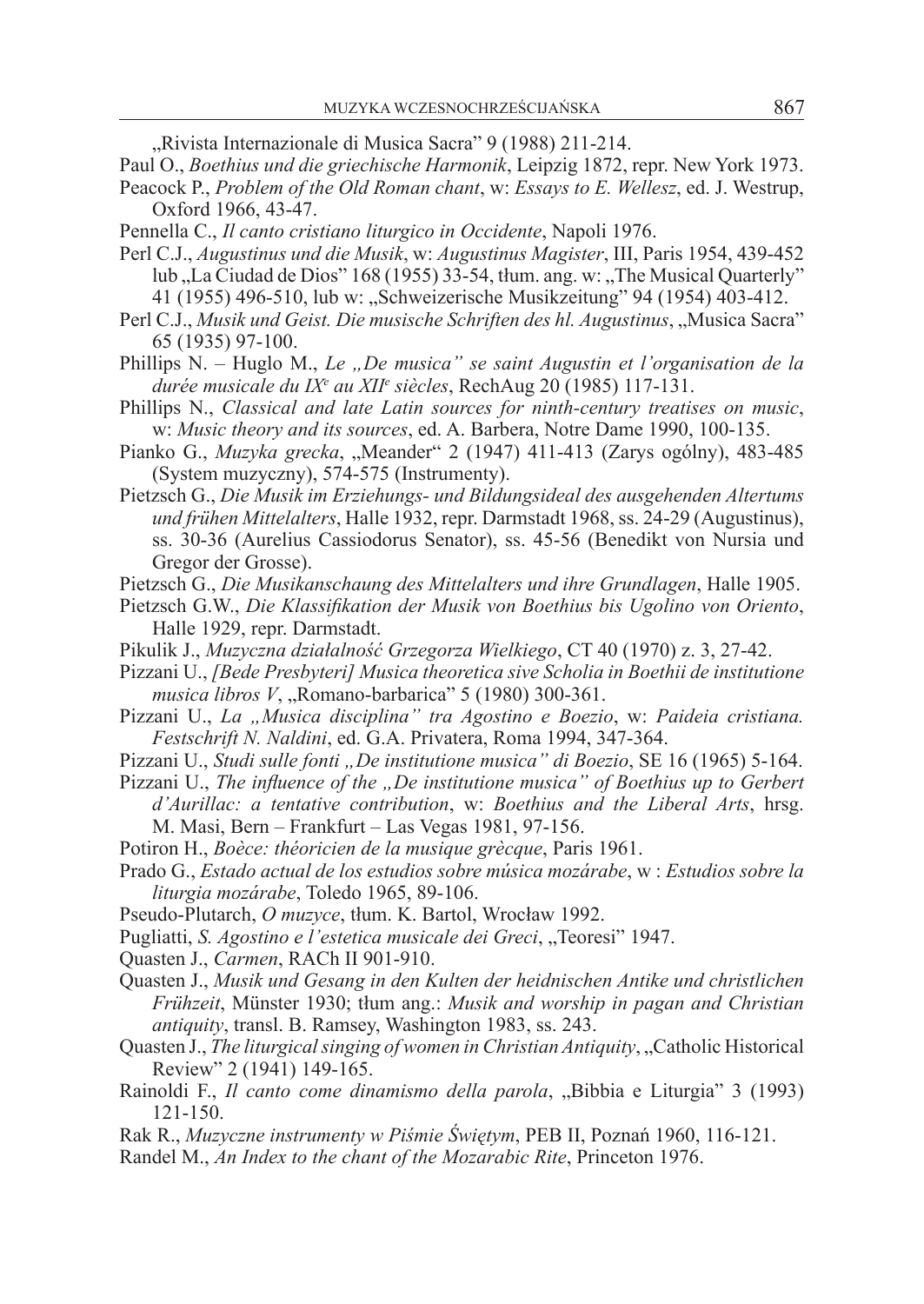- Reimer E., *Musicus und cantor. Zur Sozialgeschichte eines musikalischen Lehrstücks*, "Archiv für Musikwissenschaft" 25 (1978) 1-32.
- Reinach T., *Un Ancêtre de la musique d'Église (Oxyrhynchus Papyrus)*, "Revue Musicale" 3/1 (1922) 20-35.
- Rey Altuna L., *San Agustin y la musica*, "Augustinus" 5 (1960) 191-206.
- Richter L., *Musik in Griechenland*, w: *Musik der Urgesellschaft und der frühen Klassengesellschaften*, hrsg. E.H. Meyer, Leipzig 1977, 274-324 (+ obszerna bibliografia).
- Roca Puig R., *Himne a la Verge Maria. Psalmus responsorius*, Barcelona 1965.
- Sachs C., *The Rise of Music in the Ancient World East and West*, London 1944, tłum. Z. Chechlińska: *Muzyka w świecie starożytnym*, Warszawa 1981.
- Salij J., *Teologia śpiewu kościelnego w ujęciu św. Augustyna*, "W drodze" 9 (1981) z. 7, 22-29.
- Sallmann K., *Augustinus' Rettung der Musik und die antike Mimesistheorie*, w: *Hermeneuta. Festschrift H. Hörner*, hrsg. H. Eisenberger, Heidelberg 1990, 81-92.
- Salzmann J., *Pliny (Ep. 10, 96) and Christian Liturgy. A reconsideration*, StPatr 20 (1989) 389-395.
- Scharnagel A., *Aurelius Augustinus De musica*, "Musica" 8 (1954) 481-483.
- Scherer W., *Des hl. Augustinus 6 Bücher "De musica"*, "Kirchenmusikalisches Jahrbuch" 22 (1909) 63-69.
- Schlager K.H., *Te Deum*, w: *Musik in Geschichte und Gegenwart*, Bd. 13, Basel 1966, 164-168.
- Schlosser J., *Chants et hymnes dans le Christianisme primitif*, "Le monde de la Bible" 37 (1985) 26-29.
- Schmidt K., *Quaestiones de musicis scriptoribus Romanis imprimis de Cassiodoro et Isidoro*, Darmstadt 1899.
- Schmitt A., Zahl und Schönheit in Augustins "De musica" VI, "Würzburger Jahrbücher für Altertumswissenschaft" N.F. 16 (1990) 221-237.
- Schmitz j., *Gottesdienst im altchristlichen Mailand*, Köln 1975.
- Schrade L., *Das propädeutische Ethos in der Musikanschauung des Boethius*, "Zeitschrift für Geschichte und Erziehung und des Unterrichts" 20 (1930) 179-215.
- Schrade L., *Die Stellung der Musik in der Philosophie des Boethius als Grundlage*  der ontologischen Musikerziehung, "Archiv für Geschichte und Philosophie" 41 (1932) 368-400.
- Schrade L., *Music in the philosophy of Boethius*, "Musical Quarterly" 33 (1947) 188-200.
- Schubert W., *Musik in der christlichen Spätantike im Spiegel der Ekklesiastiké historia des Sokrates von Konstantinopel*, w: B. Bäbler – H.G. Nesselrath (ed.), *Die Welt des Sokrates von Konstantinopel. Studien zu Politik, Religion und Kultur im späten 4. und frühen 5. Jh. n. Chr.*, München – Leipzig 2001, 148-155.
- Seebass T., *Musikdarstellung und Psalterillustration im Frühmittelalter*, Bd. 1-2, Bern 1973.
- Sesini U., *Poesia e musica nella latinità cristiana dall' III al X secolo*, Torino 1949.
- Simonetti M., *I primordi dell'innologia latina: Ilario di Poitiers*, w: *Studi sull'innologia popolare dei primi secoli*, Roma 1952, 359-371.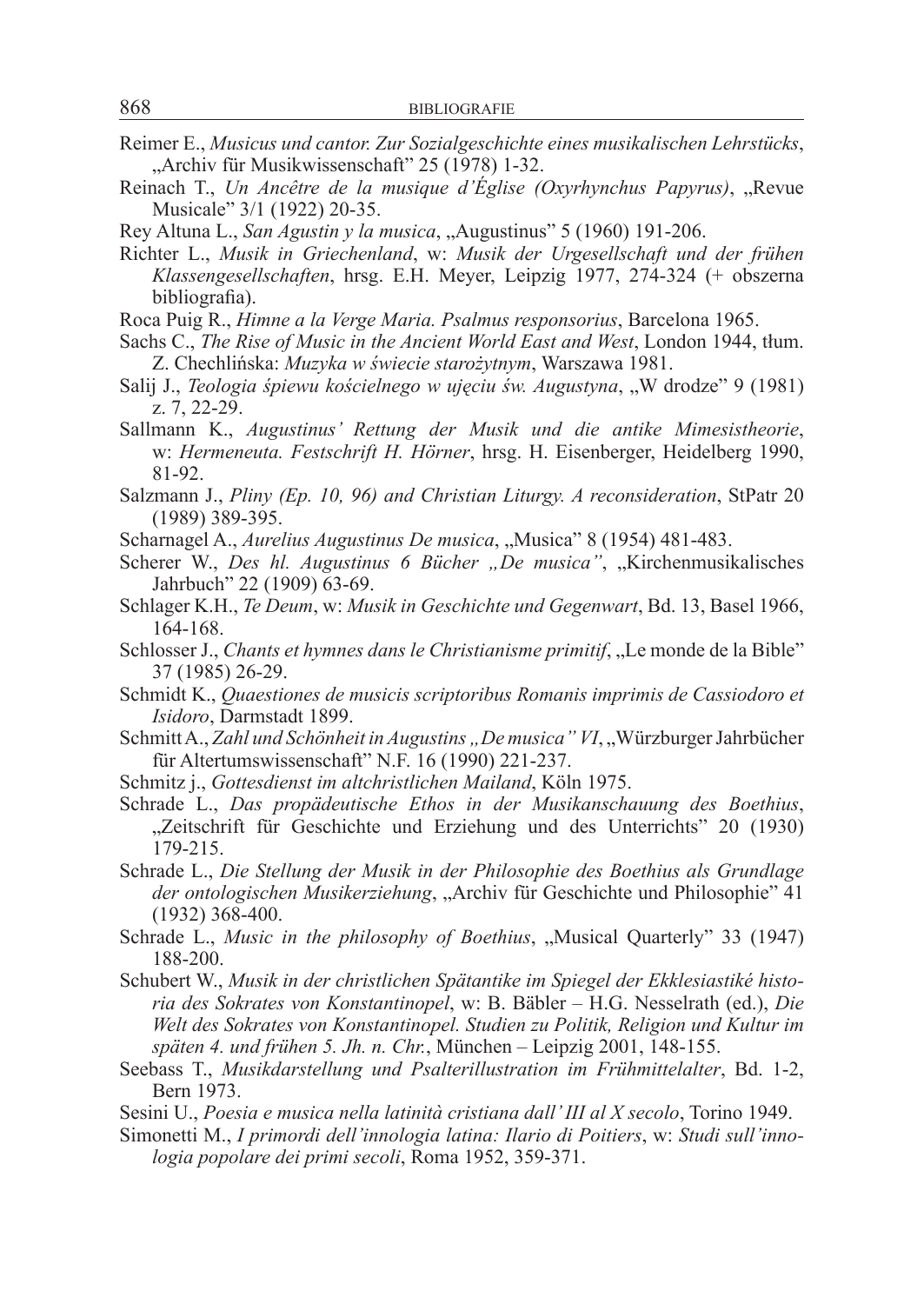- Skeris R., *Via nova, viator novus, canticum novum. The theology of praise in song according to Augustine's Discourse on the Psalms*, "Musices aptatio" 1984/1985, 69-100.
- Smith J., *The ancient synagogue, the early Church and singing*, "Music and Letters" 65 (1984) 1-16.
- Sowa G., *Die Musikanschauung Cassiodors*, Berlin 1953.
- Spinks A., *The Sanctus in the Eucharistic Prayer*, Cambridge 1992.
- Spinks B., *The Jewish sources for the Sanctus*, "The Journal Heytrop" 21 (1980) 168-179.
- Stäblein B., *"Gregorius praesul": der Prolog zum römischen Antiphonale. Bewerbung im Mittelalter*, w: *Festschrift K. Vötterle*, hrsg. R. Baum – W. Rehm, Kassel 1968, 537-561.
- Stäblein B., *Alleluja*, w: *Die Musik in Geschichte und Gegenwart*, Basel Kasel 1949, I 331-350 (obszerna bibliografia).
- Stäblein B., *Frühchristliche Musik* w: *Die Musik in Geschichte und Gegenwart*, Kasel 1955, IV, 1036-1064.
- Stäblein B., *Zur Frühgeschichte des römischen Chorals*, w: *Actes du Congrès International de Musique Sacrée*, Rome 1950, 271-275.
- Stauder W., *Alte Musikinstrumente*, Braunschweig 1973.
- Stefani G., *L'etica musicale in S. Agostino*, Roma 1969, lub "Jucund laudatio" 1-2 (1968) 1-65.
- Steger H., *Philologia musica. Sprachzeichen, Bild und Sache im literarisch-musikalischen Leben des Mittelalters*, Münster 1971.
- Störmer-Caysa U., *Augustinus philologischer Zeitbegriff. Ein Vorschlag zum*  Verständnis der "Distentio animi" im Lichte von "De musica", Berlin 1996.
- Stuiber A., *Psalmenlesung oder Zwischengesang*, w: *Pietas. Festschrift B. Kötting*, hrsg. E. Dassmann – K. Frank, Münster 1980, 393-398.
- Szövérffy J., *Die Annalen der lateinischen Hymnendichtung*, Bd. 1: *Die lateinische Hymnen bis zum Ende des 11. Jahrhunderts*, Berlin 1964.
- Taft R., *The interpolation of the Sanctus into the Anaphora: when and where? A review of the dossier*, OCP 57 (1991) 281-308, 58 (1992) 83-121.
- Tatarkiewicz W., *Historia estetyki*, t. 2: *Estetyka średniowiecza*, Wrocław 1960, ss. 20- 110 (Estetyka Ojców Kościoła: Klemens Aleksandryjski, Tertulian, Laktancjusz, Bazyli, Atanazy, Hieronim, Ps. Dionizy, Augustyn, Jan z Damaszku, Boecjusz, Kasjodor, Teodor Studyta, Izydor z Sewilli).
- *The New Oxford History of Music*, vol. II: *Early Medieval Music up to 1300*, ed. A. Hughes, London – Oxford 1967.
- Thibaut J.B., *Principes du chant grégorien. Origine byzantine de notation*, "Echos d'Orient" 1920, 11-21.
- Thompson L., *Hymns in early Christian worship*, "Anglican Theological Review" 55 (1973) 458-472.
- Treitler L., *Regarding Meter and Rhythm in the ars antiqua*, "Musical Quarterly" 65 (1979) 524-558.
- Vecchi G. (hrsg.), *Praecepta artis musicae collecta ex libris sex Aurelii Augustini De musica*, w: *Memorie della Reale Accademia delle Scienze dell'Istituto di Bologna.*  Classe di Scienze morali ser 5, 1, 1959, Bologna 1951, 91-153.
- Verheul A., *La spiritualité du chant liturgique chez saint Paul et Augustin*, QL 64 (1983) 165-178.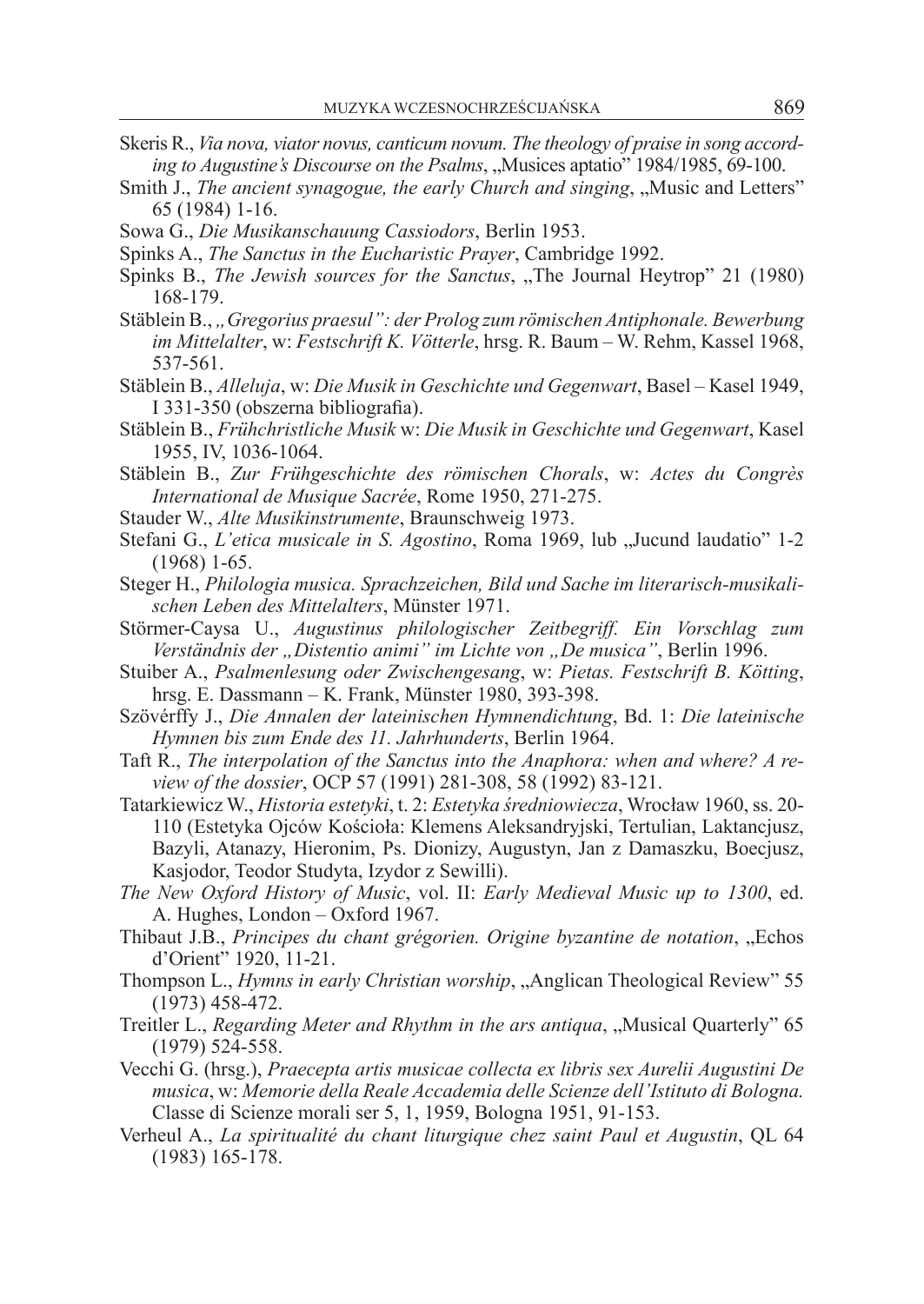- Vigouroux F., *Alleluia*, w: *Dictionnaire Biblique*, Paris 1895, I 369-370.
- Vincent A.J.H., *Analyse du traité de métrique et de rythmique de St. Augustin intitulé "De musica"*, Paris 1949.
- Vivell C., *Vom Musiktraktat Gregors des Grossen*, Leipzig 1916.
- Vroom H., *Le Psaume abécédaire de saint Augustin et la poésie latine rythmique*, Nijmegen 1933.
- Wagner P., *Alleluja (chant)*, DACL I 1226-1229.
- Wagner P., *Einfluss in die gregorianischen Melodien*, Bd. 1, Leipzig 1910.
- Wagner P., *Origine e sviluppo del canto liturgico sino alla fine del medioevo*, Siena 1910.
- Wagner P., *Ursprung und Entwicklung der liturgischen Gesangsformen bis zum Ausgang des Mittelalters*, Leipzig 19113 .
- Wagner R., *Der Oxyrhynchos-Notenpapyrus*, "Philologus" 79 (NF 33) (1923) 201-221.
- Walhout D., *Augustine on the transcendent in music*, "Philosophy and Theology" 3 (1989) 283-293.
- Walpole S., *Early Latin Hymns*, Hildesheim 1966.
- Weissenbäck A., *Sacra Musica. Lexikon der katholischen Kirchenmusik*, Klosterneuburg 1937.
- Wellesz E., *A History of Byzantine Music and Hymnography*, Oxford 1961, tłum. pol. M. Kaziński: *Historia muzyki i hymnografii bizantyjskiej*, Kraków 2006.
- Wellesz E., *Early Christian Musik*, w: *The New Oxford History of Music*, II, Oxford 1967, 1-13.
- Wellesz E., *Gregory the Great's Letter on the Alleluia*, "Annales Musicologiques" 2 (1954) 7-26.
- Wellesz E., *Music of the Eastern Churches*, w: *The New Oxford History of Music*, II, Oxford 1967, 14-50.
- Wellesz E., *The earliest example of Christian hymnography (Oxyrhynchus Papyri nr 1786)*, CQ 39 (1945) 34-45.
- Wenig G., *Ueber di Quellen der Schrift Augustinus "De musica"*, "Listy philologikke" 33 (1906) 1-17, 81-95, 161-182.
- Werner E., *Notes on the attitude of the Early Church Fathers towards Hebrew Psalmody*, "The Review of Religion" 7 (1942) 339-352, spec. 346.
- Werner E., *The Genesis of the liturgical Sanctus*, w: *Essays to E. Wellesz*, ed. J. Westrup, Oxford 1966, 19-32.
- Werner E., *The sacred Bridge. The interdendance of liturgy and music in Synagogue and Church during the first Millenium*, London – New York 1959.
- Wille G., *Cantatio, canticum, cantus*, w: *Augustinus-Lexikon* I 724-728.
- Wille G., *Musica romana: die Bedeutung der Musik im Leben der Römer*, Amsterdam 1967, 603-623 (Augustinus), 656-700 (Boethius).
- Wilson-Dickson A., *Historia muzyki chrześcijańskiej. Od chorału gregoriańskiego do muzyki gospel*, Warszawa 2007.
- Witkowski L., *Ethos muzyczny w traktacie Augustyna z Tagaste "De musica"*, "Musica Antiqua" 6 (1982) 479-498.
- Witkowski L., *Traktat św. Augustyna "De musica"*, "Sprawozdanie Towarzystwa Naukowego w Toruniu" 11 (1957) 104-107.
- Witkowski L., *Wstęp*, w: *Św. Augustyna traktat "O muzyce"*, tłum. L. Witkowski, red. R. Popowski, Lublin 1999, 11-81.